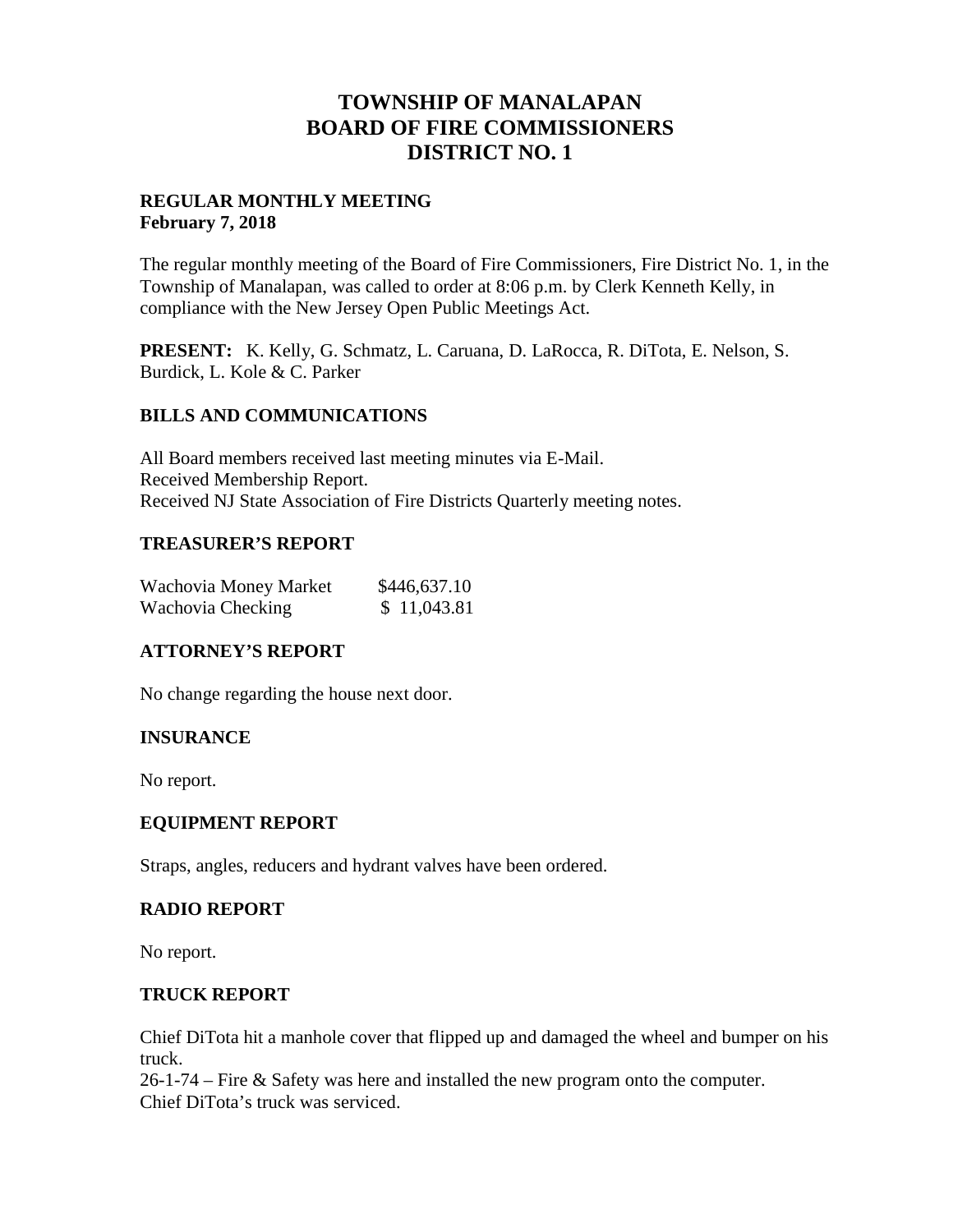## **CHIEF'S REPORT**

53 total calls. Ice Rescue training, face fit, BBP/RTK, Fire Academy Evolutions, and Fire Groups Ops took place. Chief DiTota submitted his grant. Discussion held regarding purchasing Bail Out System, ice water rescue equipment needed, and SCBA face fit machines.

## **ASSOCIATION REPORT**

Two-thirds of the lighting has been completed. Tables have been ordered. Chairs and chair rack have been received. Main breaker at Satellite is humming – turned off and is running on generator. Commissioner Schmatz to call electrician.

## **TRUSTEES' REPORT**

No report.

## **OLD BUSINESS**

See attached.

## **NEW BUSINESS**

Commissioner Schmatz made a motion to pay all vouchers; this was seconded by Commissioner LaRocca. All voted aye.

Discussion held regarding purchasing additional tv's – one for in front of 26-1-80 for Iamresponding and one for the meeting room for Spillman; was tabled until next meeting.

Commissioner LaRocca made a motion not to exceed \$3,200 (our 1/3 share of the cost) to purchase a SCBA facefit machine along with District 2 and Englishtown – pending approval from District 2 and Englishtown; this was seconded by Commissioner Kelly. All voted aye.

Commissioner Schmatz made a motion not to exceed \$5,500 to purchase LED signs and fobs from Solar Traffic Systems to replace signs on Tennent Road; this was seconded by Commissioner Kelly. All voted aye.

Commissioner LaRocca made a motion for \$750 to purchase miscellaneous ice water rescue equipment; this was seconded by Commissioner Kelly. All voted aye.

Commissioner LaRocca made a motion not to exceed \$1,800 to make repairs to Chief DiTota's truck; this was seconded by Commissioner Kelly. All voted aye.

Meeting opened to the public at 9:17 P.M.

A motion was made by Commissioner Kelly to adjourn; it was seconded by Commissioner LaRocca and all voted aye.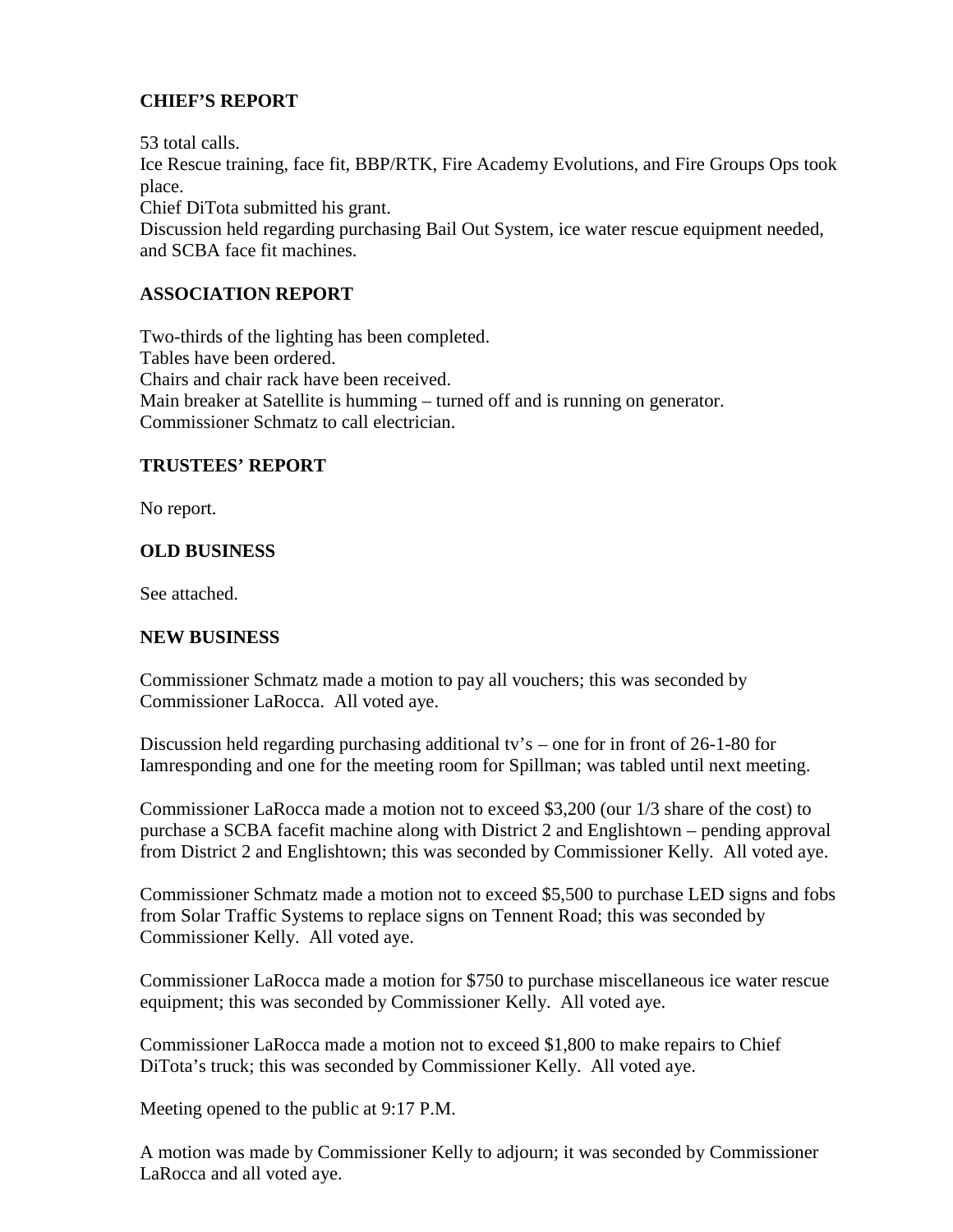Meeting adjourned at 9:20 P.M.

Respectfully submitted, Kenneth Kelly, Clerk